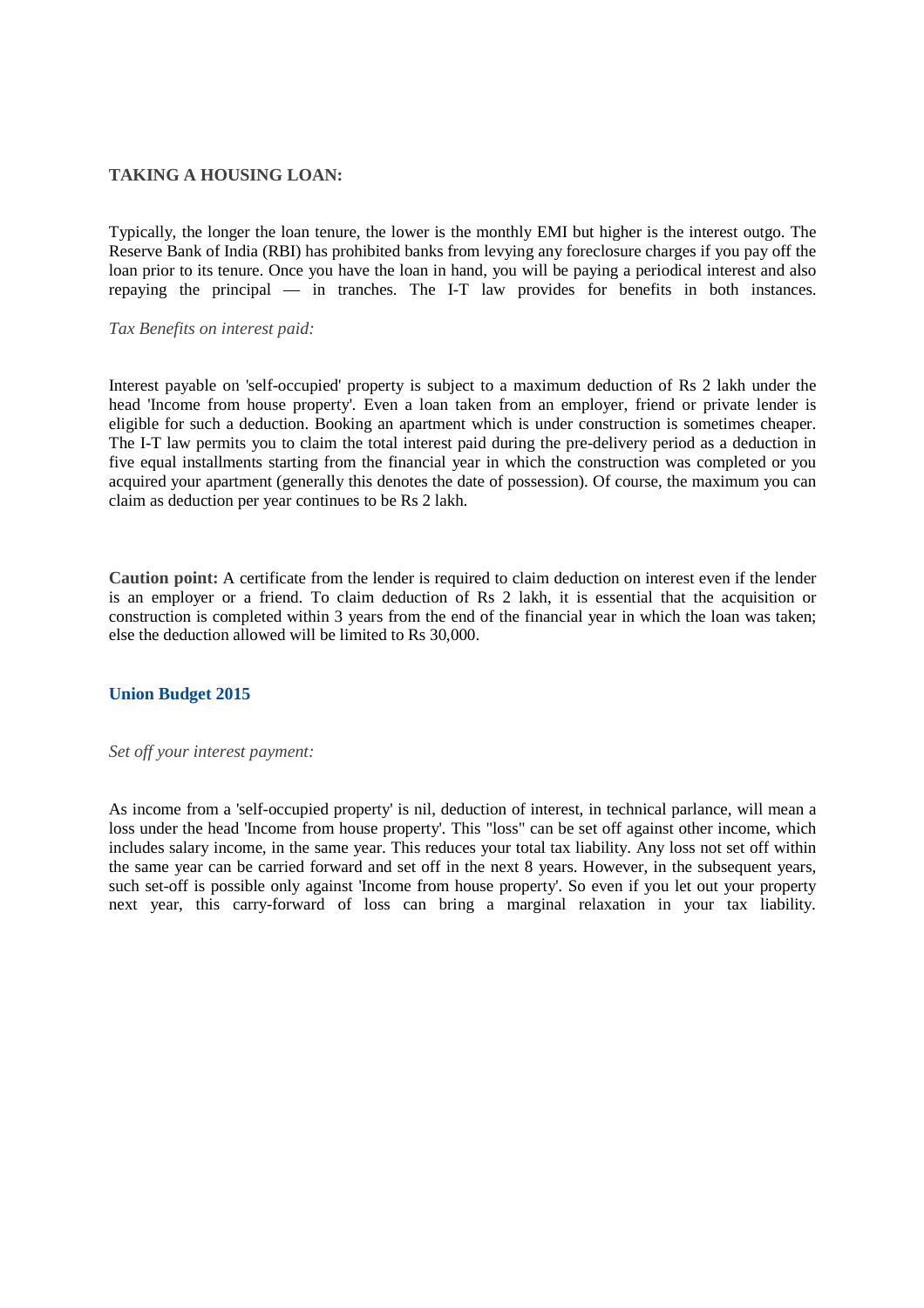

*Definition Of 'self-occupied' property:* 

Here is some guidance on what exactly constitutes 'self-occupied' property. If you are suddenly transferred to another city (where you live in a rented apartment) your own property will be considered as 'self-occupied'. Also, if you have opted to purchase a new apartment in a tier-2 town where property is cheaper and continue to stay in a rented house, this new apartment would be regarded as 'self-occupied' entitling you to deduction of housing loan interest.

**Hot tip:** If you have bought the new apartment jointly — say with your spouse — then each of you is entitled to a deduction of Rs 2 lakh, as explained above. In case you have a working son or daughter and the bank is willing to split the loan three ways, all three can avail deduction up to Rs 2 lakh each. Repayment Of Your Housing Loan: The principal repayment of the housing loan made by you is allowed as a deduction from your gross total income (subject to an overall cap with other eligible investments of Rs 1.5 lakh). Please refer to the section on savings.

**Caution point:** Unlike deduction of interest, deduction of principal repayment will be allowed only if the loan is taken from specifi ed institutions like banks or LIC.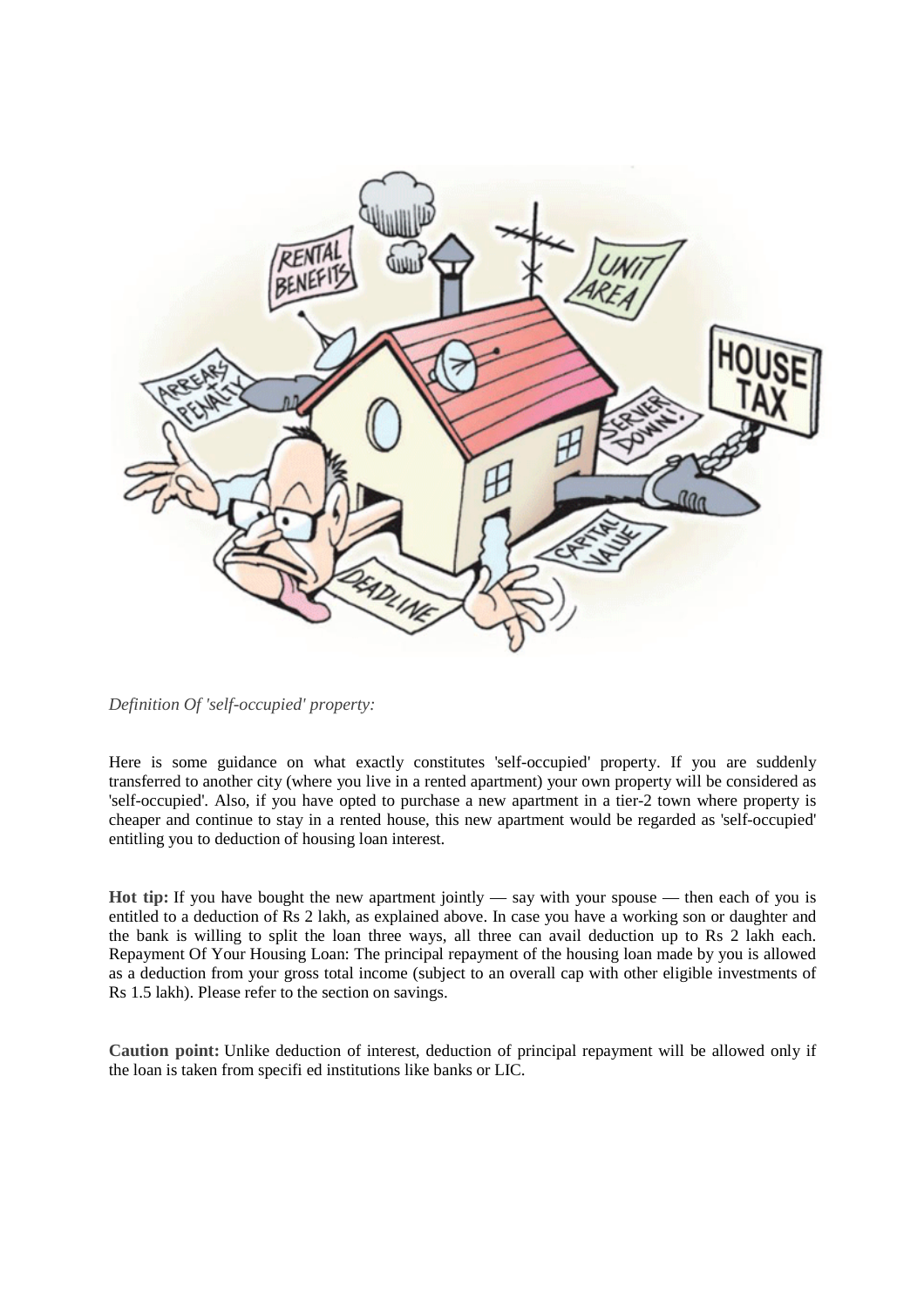*Buying an apartment and your TDS obligations:* 

As per the I-T law, the buyer of an immovable property worth Rs 50 lakh or more is required to deduct (and deposit) withholding tax at the rate of 1% from the consideration payable to the seller. In case of failure to comply with the provisions, interest and penalty are imposed on the buyer.

Thus, if the purchase price of your fl at is Rs 50 lakh or more, then you have to comply with the tax deduction at source (TDS) obligations. You will be required to furnish information about the tax deducted and deposited online on the Tax Information Network (TIN) website in Form 26QB (URL is https://onlineservices.tin.egov-nsdl.com/etaxnew/tdsnontds.jsp). Further, you will also have to download Form 16B, which is the TDS certificate from the website (URL is https://www.tdscpc.gov.in/app/login.xhtml) and issue it to the seller.

**Caution point:** If you have booked a fl at and are paying the builder in instalments, but the value of the fl at as per the sale agreement is more than Rs 50 lakh, then tax has to be deducted against each instalment payment. You also need to comply with the timelines for deduction and deposit of TDS and fi ling of the information online and submission of the TDS certifi cate to the builder.

#### *Letting out your second house:*

Investing in real estate has become attractive, but make sure not to keep your second house (which is not a self-occupied property — as explained above) unoccupied: it makes better sense from the I-T law perspective to rent it out. Your second house, if locked and empty (with no income accruing from it in the form of rent), will still attract tax on its 'deemed value'. In other words, tax is calculated at expected market rent.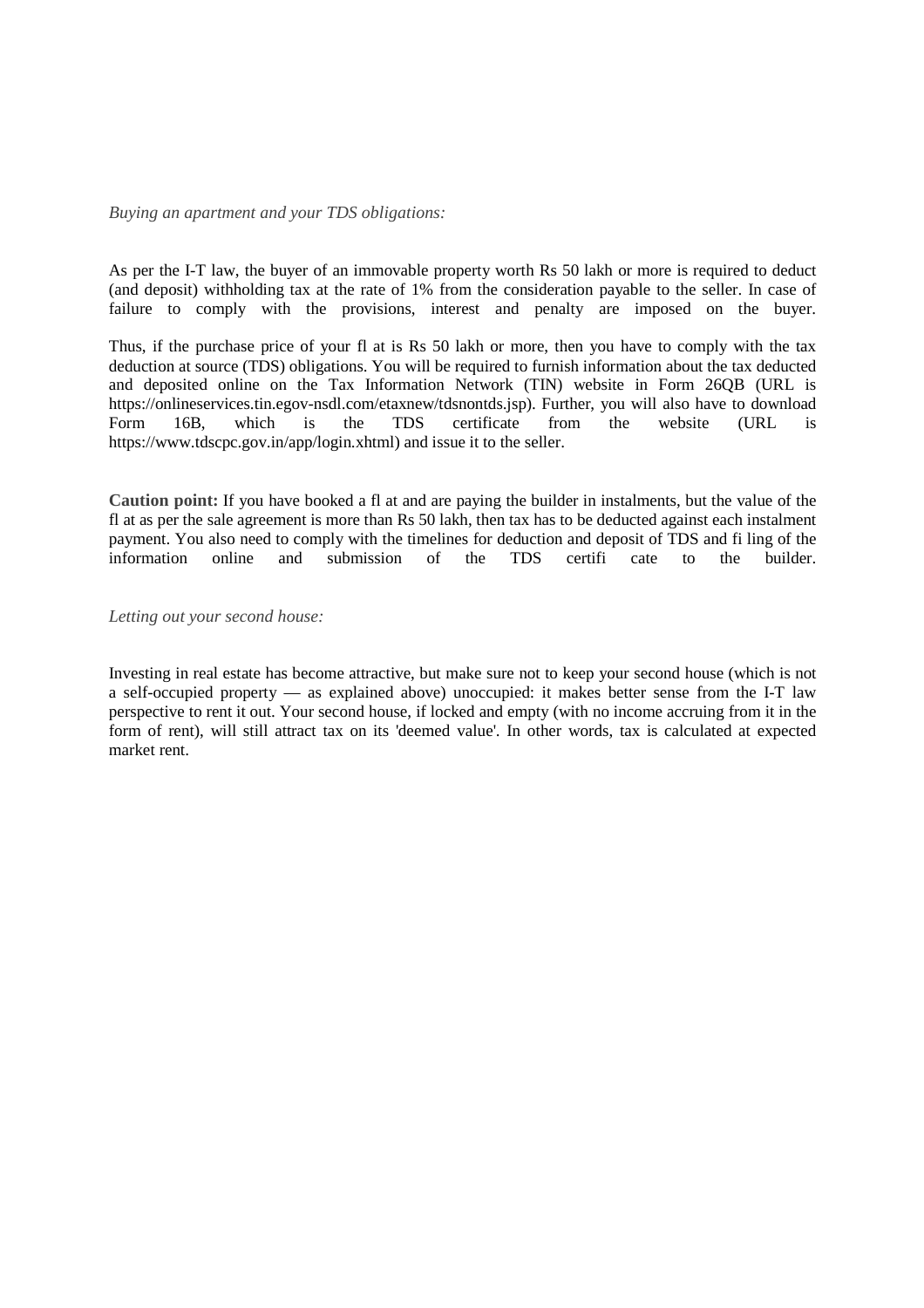| YOUR 2ND LOCKED FLAT COULD LEAD TO TAXABLE INCOME |                                      |                                           |
|---------------------------------------------------|--------------------------------------|-------------------------------------------|
|                                                   | Let Out<br><b>BOLLET</b><br>Property | <b>Locked</b><br>$\bullet$<br><b>Flat</b> |
| <b>Gross rental value</b>                         | 8,00,000*                            | 6,00,000*                                 |
| <b>Less: Municipal taxes</b>                      | $(-)50,000$                          | $(-)50,000$                               |
| <b>Net annual value</b>                           | 7,50,000                             | 5,50,000                                  |
| Less: Flat 30% deduction                          | $(-)$ 2,25,000                       | $(-)1,65,000$                             |
| Less: Housing interest (actual)                   | $(-)$ 2,50,000                       | $(-)$ 2,50,000                            |
| <b>Taxable income from house</b><br>property      | 2,75,000                             | 1,35,000                                  |

\* Figures in ₹/yr; ₹8 lakh is the actual rent received; ₹6 lakh is expected rent

Interestingly, if you let out the second house, you can deduct the entire amount of interest you are paying on it without any cap from the rent received. If there is a loss, you can deduct it from your taxable income. For example, if your interest outgo is Rs 10 lakh and the rent is Rs 6 lakh, you can get a tax benefi t on Rs 5.8 lakh (Rent Rs 6 lakh less: (a) Standard deduction of 30% of rent which is Rs 1.8 lakh and (b) Interest Rs 10 lakh). This is applicable for any number of houses and there is no cap on the amount of deduction you can claim.

# **SELLING YOUR APARTMENT:**

If you sell your house, whether it is self-occupied or your second apartment, you will incur capital gains tax (given that there has been appreciation in property prices, it is unlikely that you will be making a loss).

Capital gains is the difference between the sale proceeds and the cost of acquisition of the apartment you are selling. Further, capital gains can be either short-term or longterm depending on the tenure for which the house was held. A short term capital gains will have a different tax impact than a long-term capital gains (LTCG).

If the house is held for not more than 36 months, on sale, you will incur a short-term capital gain, which is subject to income tax based on your applicable slab rate. If you fall in the lower tax bracket with a tax rate of 10.3%, short-term capital gains will not pinch you. Else you could end up with a 33.99% tax rate.

If the property is held for a longer period, LTCG arise. The cost of acquisition used for computing LTCG is the indexed cost of acquisition (in other words an adjustment is made for infl ation). Tax is levied on LTCGs at 20% (plus surcharge and cess).